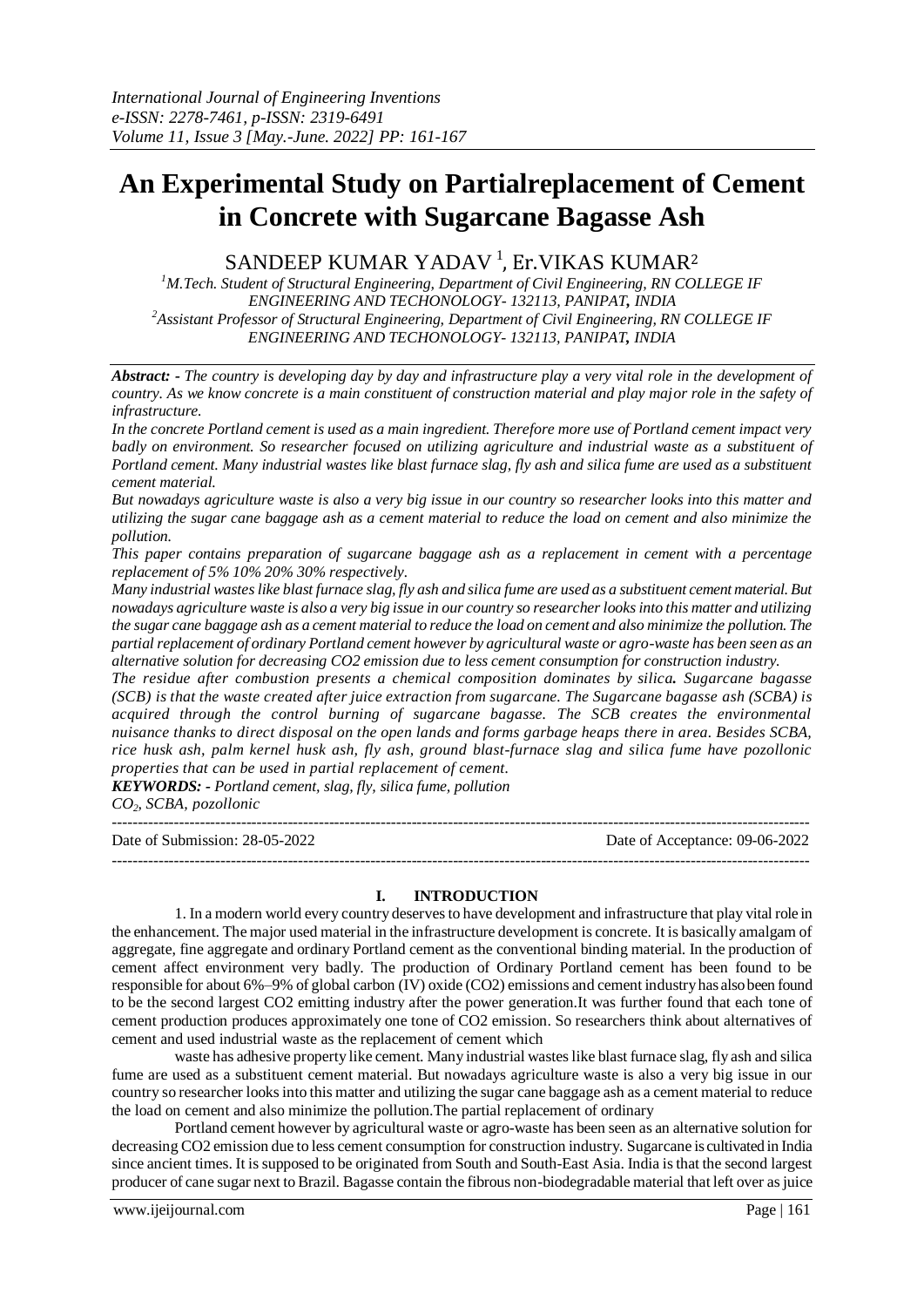is extracted from sugarcanes and sugar manufacturing industry eliminates out this residuein large quantity during sugar manufacturing process. Bagasse is often used as a fuel by the sugar industry and when leads to burned at high temperatures leads to the generation of sugarcane baggase ash. Many countries generate a big amount of sugarcane bagasse ash as a waste. Sugarcane is staple food crop cultivated in tropical and subtropical countries. It is the main resource for the sugar production. India acquires second rank in production of sugarcane in the world with 381,047,000 Metric Tons of production in a year. The processing of it in sugar-mill generates about 15 million tons of SCBA as a waste. One tone of sugarcane can generate approximate 24% of bagasse and 0.65% of residual ash. The residue after combustion presents a chemical composition dominates by silica. Sugarcane bagasse (SCB) is thatthe waste created after juice extraction from sugarcane. The Sugarcane bagasse ash (SCBA) is acquired through the control burning of sugarcane bagasse. The SCB creates the environmental nuisance thanks to direct disposal on the open lands and forms garbage heaps therein area. Besides SCBA, rice husk ash, palm kernel husk ash, fly ash, ground blastfurnace slag and silica fume have pozollonic properties that can be used in partial replacement of cement. It was investigated the effect of silica fume, fly ash and granulated blast fume on workability, compressive strength, elastic modulus and porosity of high strength concrete. Concrete produced from partial replacement of cement with SCBA has reaction formed by silicate, SiO2 from SCBA and slaked lime, Ca(OH)2 from cement to form calcium silicate hydrate which is responsible for the compressive strength. The quality of concrete produced from SCBA beyond an optimum quantity of SCBA will leaches out silicate which doesn't contribute to the strength of concrete sugarcane baggasse ash is a natural pozzolanic material rich in silica, alumina and iron oxide.

#### **1.2 Sugarcane Production in India**

Sugarcane production in India features a cycle of 2-3 years because the crop once planted usually stays for two years onthe field giving two harvests. The cane area and thereby production is primarily driven by the costs. Nevertheless, the assembly has witnessed a uniform upward movement and reached over 28 million tons in 2018-19 though moderated in the subsequent two

years. Production for the year 2020-21 is estimated at 25.5million tones.

#### **1.3 State-wise production**

State wise production indicates that more than 80% of sugar comes from only four states viz., Uttar Pradesh, Maharashtra, Karnataka and Tamil Nadu. Uttar Pradesh has traditionally been cultivating and contributing for 36-40% of total sugarcane produced in the country. Maharashtra has been the third largest producer but itsproduction was doubled since 20018-19 onwards and consequently its share has gone up to nearly 25% in therecent years. The steep jump in the overall sugarcane production in 2020-21 onwards could primarily beattributed to increase in production levels of Maharashtra.



Source: USDA

#### **1.4 OBJECTIVE OF THE STUDY**

1. To seek out the effect of partial replacement of sugarcane ash on the strength characteristics of concrete. 2. Four percentage levels of replacement i.e. 5, 10, 15 and 20 percent are considered for partially replacing cement with sugarcane ash. M35 concrete grade is initially designed without replacement and subsequently cement is partially replaced with sugarcane ash.

3. To study the cost benefit analysis.

#### **1.5 SCOPE OF THE WORK**

In this thesis present work is to carry out of detailed analysis of concrete using sugarcane baggage ash in following ways.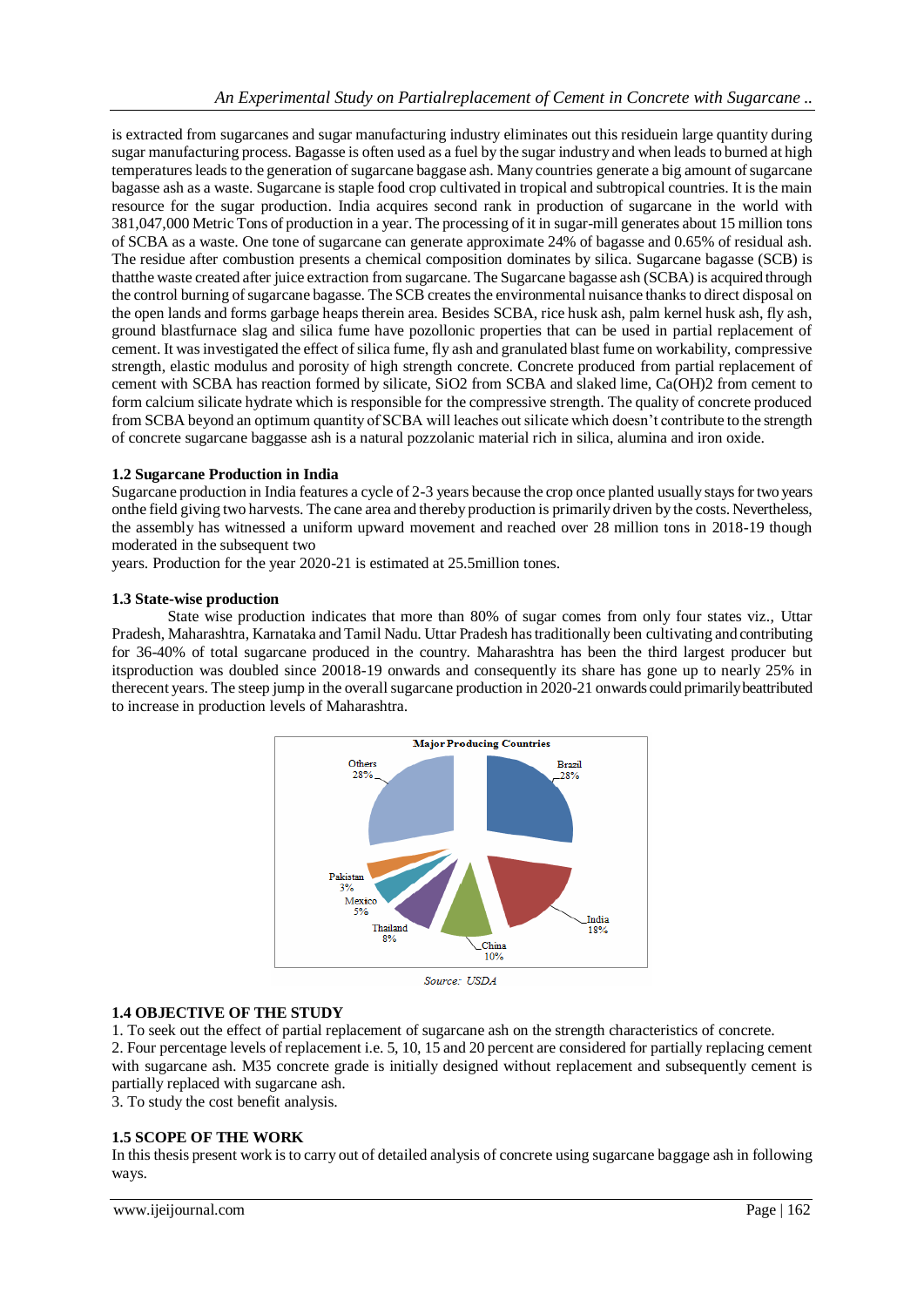1. Design M35 grade of concrete mix.

2. Casting of concrete cubes of M35 grade of concrete with different percentages of Sugarcane Baggage Ash (0%, 5%, 10%, 15%, and 20%).

3. Curing of cubes in normal and HCL.

specimen of diameter 45mm and length 90mm were casted and cured for 28 days in water after they were immersed in 1% HCL and 1% H2so4 solutions by maintaining a ph of 5 regurarly. They concluded that self- compacting concrete was performing better than control concrete when exposed to 1% sulphuric acid and hydrochloric acid. They observed that the time taken for 10% mass loss for SCC was 18 weeks and for CC was 6 weeks.

### **II. LITERATURE REVIEW**

### **1. M. VijayaSekhar Reddy, I.V Ramana Reddy,**

Studied the behavior of High Performance Concrete (HPC) which is being the most used type of concrete in the construction industry. They replaced cement with supplementary cementing materials like fly ash, silica fume, and metakaolin. They concluded that there was a considerable increase in service life of the concrete structure and reduction in heat of hydration by using supplementary cementing materials in concrete. They observed the maximum and minimum percentage of reduction in strength of concrete when concrete was replaced with fly ash were 12.64% and 1.92%.

#### **2. P. SrinivasRao** .

Studied the durability characteristics of metakaolin blended concrete by adopting M20 Grade of concrete. An attempt was made with H2so4 and HCL. Steel fibres with 60 as aspect ratio at 0%,0.5%,1.0% and 1.5% of volume of concrete are used. They concluded that the percentage weight loss was reduced and compressive strength wasincreased in the case of fibre reinforced concrete and concrete containing 10% metakaolin replaced by weight of cement when compared to concrete and the percentage weight loss was less when immersed in HCL and H2so4.

#### **3. P. Murthi and V.siva Kumar**

Studied the resistance of acid attack of ternary blended concrete by immersing the cubes for 32 Weeks in sulphuric acid and hydrochloric acid solutions. Binary blended concrete was developed using 20% class F fly ash and ternary blended concrete was developed using 20% fly ash and 8% silica fume by weight of cement. They concluded that the ternary blended concrete was performing better that the ordinary plain concrete. They observed that the mass loss for 28 and 90 days of M20 PCC specimens were 19.6% and 16.1% respectively. They also observed that the time taken for reduction of 10% mass loss when immersed in 5% H2SO4 and 5% HCL solutions was 32 weeks.

#### **4. A.K Al- Tamimi and M.sonebi**

Studied the properties of self- compacting concrete when immersed in acidic solutions. Workability was obtained using slump cone test, L- box and orimet for SCC mix. Cylindrical

#### **5. Madhusudhan Reddy**

Studied the effect of HCL on blended cement and silica fume blended cement and their concretes. Concrete cubes were casted using deionised water with a series pf dosages implanted into water and using only deionized water for comparison. These cubes were tested for determining chloride ion permeability and compressive strength. They concluded that compressive strength reduction of sugarcane ash blended concrete and silica fume blended concrete was 2 to 19% at 28 days and 90 days.

#### **6. UroojMasood**

Studied the behavior of mixed fibre reinforced concrete exposed to acids. A mixture 75% glass and 25% steel fibres were used in mixed fibre reinforced concrete and cubes were casted and cured for 30, 60, 90, 120 and 180 days in acids and sodium sulphate. Test specimen were tested for weight loss and denseness of concrete of exposed and unexposed specimen at all the ages and compressive strength at 180 days. They concluded that resistance towards the sulphuric acid attack was maximum when 100% steel fibreswas used when compared to other fibres and without any fibres. Mixed fibre reinforced specimen and 100% steel fibre reinforced specimens exhibited more resistance towards the attack of sulphuric acid.

#### **7. G. Siva Kumar**

Studied on preparation of Bio-cement using sugarcane baggasse ash and its Hydration behavior.In this study they had used as partial replacement in ordinary Portland cement (OPC) by 10% weight. Compressive strength of the sample was carried out and reported that the cementious material in sugar cane bagasse ash is responsible for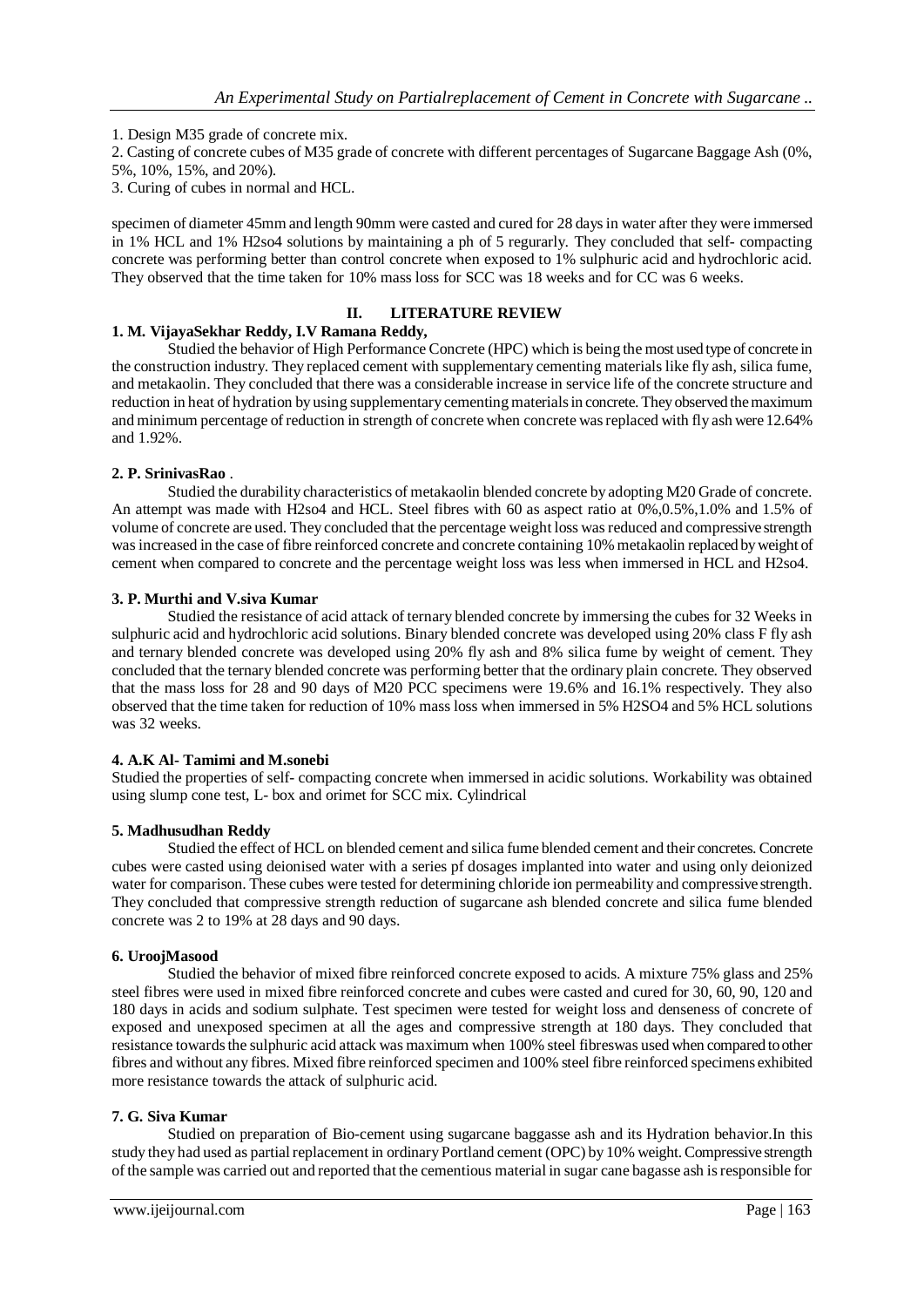early hydration. The pozzolonic activity of bagasse ash results in formation of more amount of C-S-H gel which result in enhances the strength, and hence bagasse ash is a potential replacement material for cemen

#### **3.1GENERAL**

#### **III. MATERIALS USED**

The material selected for the analysis of partial replacement of cement with sugarcane bagasse ash includes cement, fine aggregate, coarse aggregate and sugarcane baggasse ash and water. In this chapter we look about the properties of following material.In this chapter discussed about the experimental studies and performed test on cubes on various ways. Also discussed the procedure of experiment done on the cubes for knowing the effect of SCBA on mixing of aggregate.

#### **3.2CEMENT**

Ordinary Portland cement of 53 grades from a single batch was used for the entire work and care has been taken that it has to been stored in airtight containers to stop it from being suffering from the atmospheric and monsoon moisture and humidity. The cement procured was tested for physical requirements in accordance with IS: 12269-1987 and for chemical requirements in accordance with IS: 4032-1977.

| S.No           | Characteristics           | Values obtained<br>experimentally | Values specified by<br>IS      |
|----------------|---------------------------|-----------------------------------|--------------------------------|
| $\mathbf{1}$   | Specific gravity          | 3.15                              |                                |
| $\overline{2}$ | Standard consistency(%)   | 33                                |                                |
| 3              | Initial setting time      | 105(minutes)                      | 30(minutes)                    |
| 4              | <b>Final setting time</b> | 430(minutes)                      | 600(minutes)                   |
| 5              | Compressive strength      |                                   |                                |
|                | 3 days                    | 25.2 N/mm <sup>2</sup>            | 23 N/mm <sup>2</sup> (minimum) |
|                | 7 days                    | 37.9 N/mm <sup>2</sup>            | 33 N/mm <sup>2</sup> (minimum) |
|                | 28 days                   | 47.8 $N/mm^2$                     | 43 N/mm2(minimum)              |

#### **3.3SUGARCANE BAGASSE ASH**

Sugarcane bagasse consists of approximately 52% of cellulose, 26% of hemicelluloses of ligin. Each ton of sugarcane generates approximately 28% of bagasse (at a moisture content of 52%) and 0.64% of residual ash. The residue after combustion presents a chemical composition dominates by silicon dioxide (sio2). In spite of being a material of hard degradation and that presents few nutrients, the ash is used on the farms as a fertilizer in the sugarcane harvests. Inthissugarcane bagasse ash was collected during the cleaning operation of a boiler in the sugar factory, located in the town of Meerut, Uttar Pradesh

#### **3.4 Fine Aggregates**

The materials smaller than 4.75 mm size is called fine aggregates. The code to be referred to understand the specification for fine aggregates is: IS 383:1970.

The criteria to classify fine aggregates are:

- $\Box$  If they are Natural/Man-made.
- $\Box$  According to their size.

 $\Box$  According to the IS specification

Fine aggregate may be described more clearly according to their availability as:

• Natural Sand– it is the aggregate resulting from the natural disintegration of rock and which has been deposited by streams or glacial agencies

• Crushed Stone Sand– it is the fine aggregate produced by crushing hard stone. Crushed Gravel Sand– it is the fine aggregate produced by crushing natural gravel. According to size the fine aggregate may be described as coarse sand, medium sand and fine sand.IS specifications classify the fine aggregate into four types according to its grading as fine aggregate of grading Zone-1 to grading Zone-4. The four grading zones become progressively finer from grading Zone-1 to grading Zone-4. 90% to 100% of the fine aggregate passes 4.75 mm

IS sieve and 0 to 15% passes 150 micron IS sieve depending upon its grading zone. In this project Natural sand is used of following properties.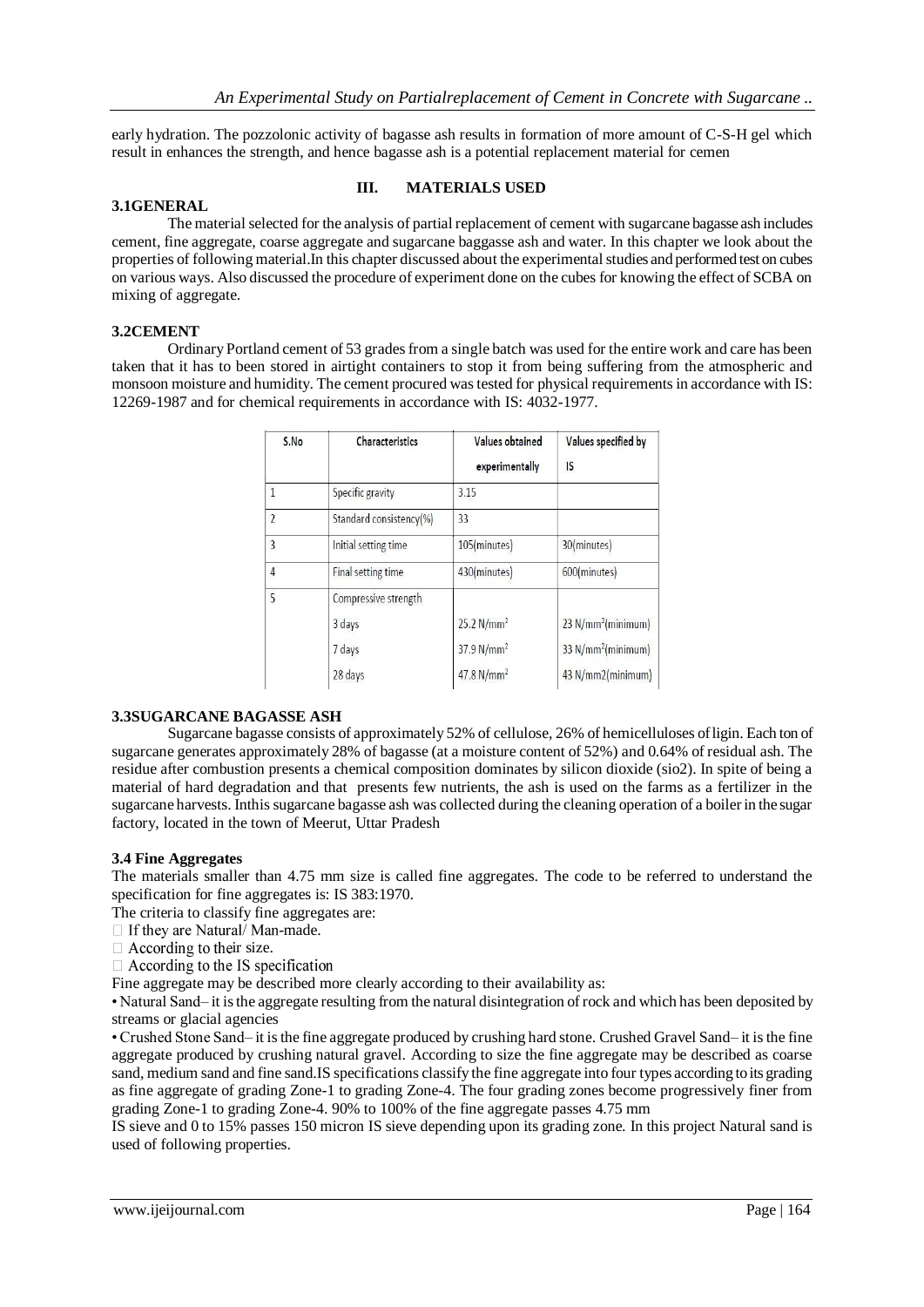#### **3.1.3 Coarse Aggregates:**

Locally available well graded granite aggregates of normal size greater than 4.75 mm and less than 16mm. The code to be referred to understand the specification of the coarse aggregates from natural sources is: IS 383:1970. Coarse aggregate may be further classified as:

• Uncrushed Stone– it results from natural disintegration of rock.

• Crushed Stone– it results from crushing of gravel or hard stone.

• Partially Crushed Stone– it is a product of the blending of the above two aggregate. In this project Crushed stone used as coarse aggregate of following properties

#### **3.1.4 Water**

Potable water has been used for casting concrete specimens. The water is free from oils, acids, and alkalis and has a water-soluble Chloride content of 140 mg/lit. As per IS 456 – 2000, the permissible limit for chloride is 500 mg/lit for reinforced concrete; hence the amount of chloride present is very less than the permissible limit.Ph is an important criterion, if the pH value of water is lying between 6 to 8, then this water is free from organic matter. This water can be adopted for construction purposes.

#### **EXPERIMENTAL INVESTIGATIONS**

In the present experimental investigation sugar cane bagasse ash has been used as partial replacement of cement in concrete mixes. On replacing cement with different weight percentage

of SCBA the compressive strength is studied at different ages of concrete cured in different environments like normal water and HCL diluted solution. The details of experimental investigations are as follows

#### 3.8 PREPARATION OF TESTING SPECIMEN

#### 3.9 MIXING

Mixing of ingredients is done in pan mixer of capacity 40 liters. The cementations materials are thoroughly blended and then the aggregate is added and mixed followed by gradual addition of

water and mixing. Wet mixing is done until a mixture of uniform color and consistency are achieved which is then ready for casting. Before casting the specimens, workability of the mixes

was found by compaction factor test.

## **3.10 PREPARATION OF SPECIMENS**

The cast iron moulds are cleaned of dust particles with mineral oil on allsides before concrete is poured in to the moulds. The moulds are and appliedplaced on a level platform. The well mixed concrete is filled in to the mouldsandkept on vibration table. Excess concrete was removed with trowel and top surfaces finished level and smooth as per IS 516-1969.

#### **3.11 CURING OF THE SPECIMENS**

The specimens are left in the moulds undisturbed at room temperature forabout 24 hours after casting. The specimens are then removed from the mouldsand immediately transferred to the different curing environment tubs i.e. cubes arecured in fresh water and 5% HCL diluted solution

#### **4.1GENERAL**

The result of experimental practices and analysis are presented in this chapter section 5.2 provides the result of compressive strength of M35 grade of concrete after partial replacement of cement with SCRB at various percentage and about effect of HCL on compressive strength.

#### **4.2 Compressive strength Results-M35 grade at Normal water & HCL Solutions**

| <b>Sample</b><br><b>Designation</b> | %Replacement of   Compressive<br><b>SCBA</b> in Cement | strength at 7 days<br>$(\sigma$ cu) | Compressive<br>strength at 28<br>days(Ocu) | Compressive<br>strength at 60<br>days(Ocu) |
|-------------------------------------|--------------------------------------------------------|-------------------------------------|--------------------------------------------|--------------------------------------------|
| CO                                  | 0                                                      | 35                                  | 44                                         | 52.39                                      |
| C1                                  |                                                        | 38                                  | 47.6                                       | 48.6                                       |
| C <sub>3</sub>                      | 10                                                     | 38.5                                | 52.4                                       | 54.5                                       |
| C4                                  | 15                                                     | 36.5                                | 47.6                                       | 51.65                                      |
| C <sub>5</sub>                      | 20                                                     | 32.64                               | 43.82                                      | 46.5                                       |
| C6                                  | 25                                                     | 33.85                               | 44.65                                      | 41.3                                       |

#### **Compressive Strength Results (M35 in normal water)**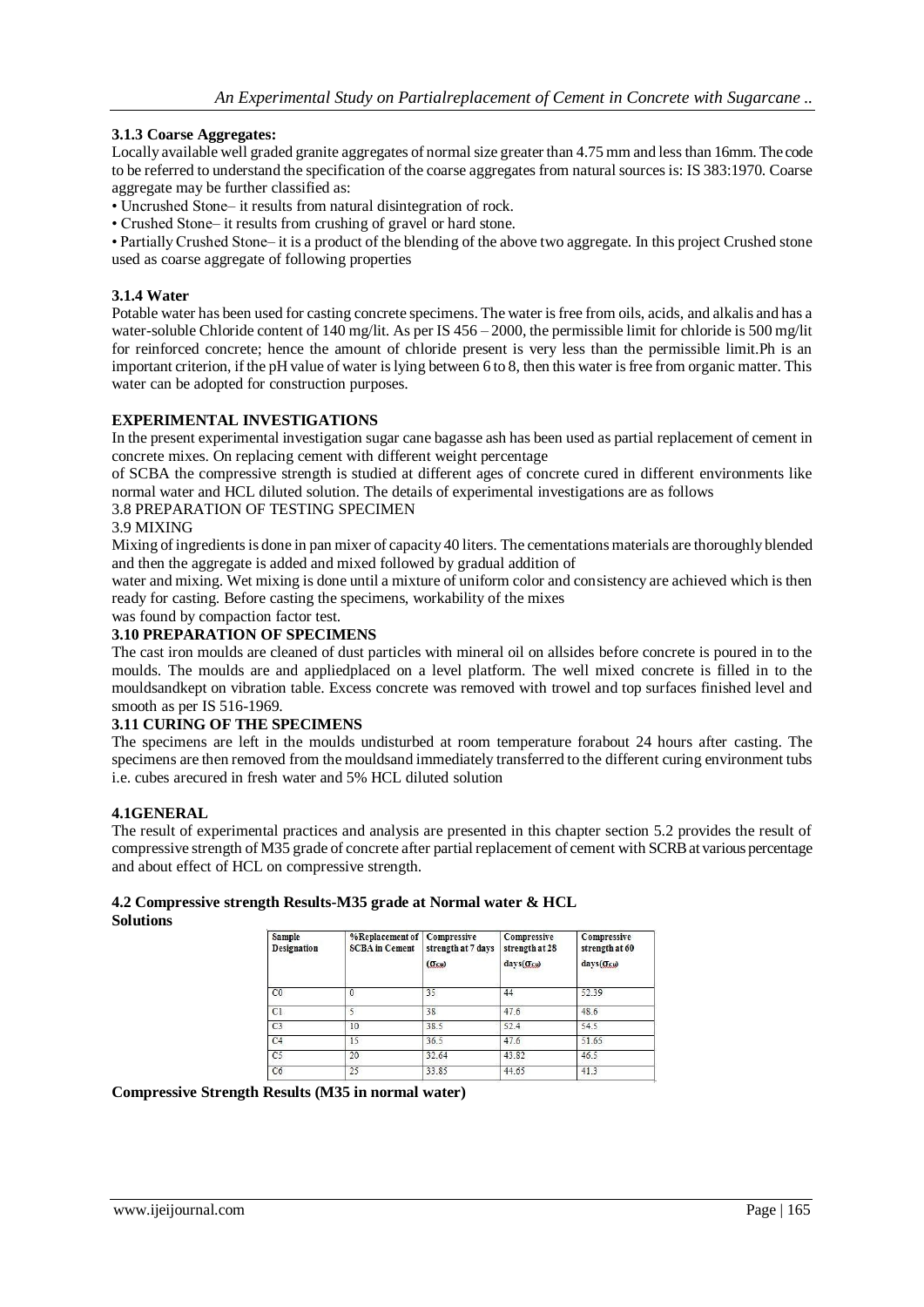| Sample<br><b>Designation</b> | %Replacement<br>of SCBA in<br>Cement | Compressive<br>strength at 7<br>$\frac{days(Gcu)}{g(u)}$ | Compressive<br>strength at 28<br>$\text{days}(\sigma_{\text{cu}})$ | Compressive<br>strength at 60<br>days(Ocu) |
|------------------------------|--------------------------------------|----------------------------------------------------------|--------------------------------------------------------------------|--------------------------------------------|
| CO                           |                                      | 33.5                                                     | 41.5                                                               | 46                                         |
| C1                           |                                      | 36.36                                                    | 44.5                                                               | 47.5                                       |
| C3                           | 10                                   | 37.5                                                     | 51.73                                                              | 48.76                                      |
| C4                           | 15                                   | 34.26                                                    | 41.5                                                               | 45                                         |
| C <sub>5</sub>               | 20                                   | 31.34                                                    | 41                                                                 | 44.5                                       |
| C6                           | 25                                   | 21.16                                                    | 31.67                                                              | 27                                         |

**Compressive Strength Results (M35 in HCL)**

#### **3Results of Durability Studies**

| <b>Sample</b><br><b>Designation</b> | %Replacement of<br><b>SCBA</b> in Cement | $(\sigmacu)$ | $(\sigma^1$ cu) | % decrease in<br>strength |
|-------------------------------------|------------------------------------------|--------------|-----------------|---------------------------|
| M <sub>0</sub>                      | $\theta$                                 | 35           | 33.5            | 4.2                       |
| M1                                  | 5                                        | 38           | 36.36           | 4.3                       |
| M2                                  | 10                                       | 38.5         | 37.5            | 2.59                      |
| M3                                  | 15                                       | 36.5         | 34.26           | 6.1                       |
| M <sub>4</sub>                      | 20                                       | 32.64        | 31.34           | 3.8                       |
| M <sub>5</sub>                      | 25                                       | 33.85        | 21.16           | 37.4                      |
|                                     |                                          |              |                 |                           |

**Reduction in Compressive strength under HCL attacking for 7 days**

| <b>Sample</b><br><b>Designation</b> | %Replacement<br>of SCBA in<br><b>Cement</b> | $(\sigma_{\text{cu}})$ | $(\sigma^1$ cu) | % decrease in<br>strength |
|-------------------------------------|---------------------------------------------|------------------------|-----------------|---------------------------|
| M <sub>0</sub>                      | $\theta$                                    | 44                     | 41.5            | 5.56                      |
| M1                                  | 5                                           | 47.6                   | 44.5            | 6.5                       |
| M2                                  | 10                                          | 52.4                   | 51.73           | 1.27                      |
| M <sub>3</sub>                      | 15                                          | 47.6                   | 41.5            | 12.81                     |
| M <sub>4</sub>                      | 20                                          | 43.82                  | 41              | 6.43                      |
| M <sub>5</sub>                      | 25                                          | 44.65                  | 31.67           | 29.07                     |

**Reduction in Compressive strength under HCL attacking for 28 days**

| Sample<br><b>Designation</b> | %Replacement<br>of SCBA in<br>Cement | $(\sigma_{\text{cu}})$ | $(\sigma^1$ cu) | % decrease in<br>strength |
|------------------------------|--------------------------------------|------------------------|-----------------|---------------------------|
| M <sub>0</sub>               | $\Omega$                             | 52.39                  | 46              | 12.19                     |
| M1                           | 5                                    | 48.6                   | 47.5            | 2.26                      |
| M2                           | 10                                   | 54.5                   | 48.76           | 10.53                     |
| M <sub>3</sub>               | 15                                   | 51.65                  | 45              | 12.87                     |
| M <sub>4</sub>               | 20                                   | 46.5                   | 44.5            | 4.3                       |
| M <sub>5</sub>               | 25                                   | 41.3                   | 27              | 14.33                     |

**Reduction in Compressive strength under HCL attacking for 60 days**

#### **IV. CONCLUSION**

General

The experimental study seen that the compressive strength of concrete increases with help of SCBA, if use in partially replacement of cement in concrete, after that the compressive strength gets decreases it's also seen that use of HCL for curing of cube in place of normal water is also helpful in the enhancement of compressive strength. Following conclusion is summarized as per experimental study.

1. By increasing the percentage of SCBA in mix design there is gradual decreases of compressive strength for 7 days.